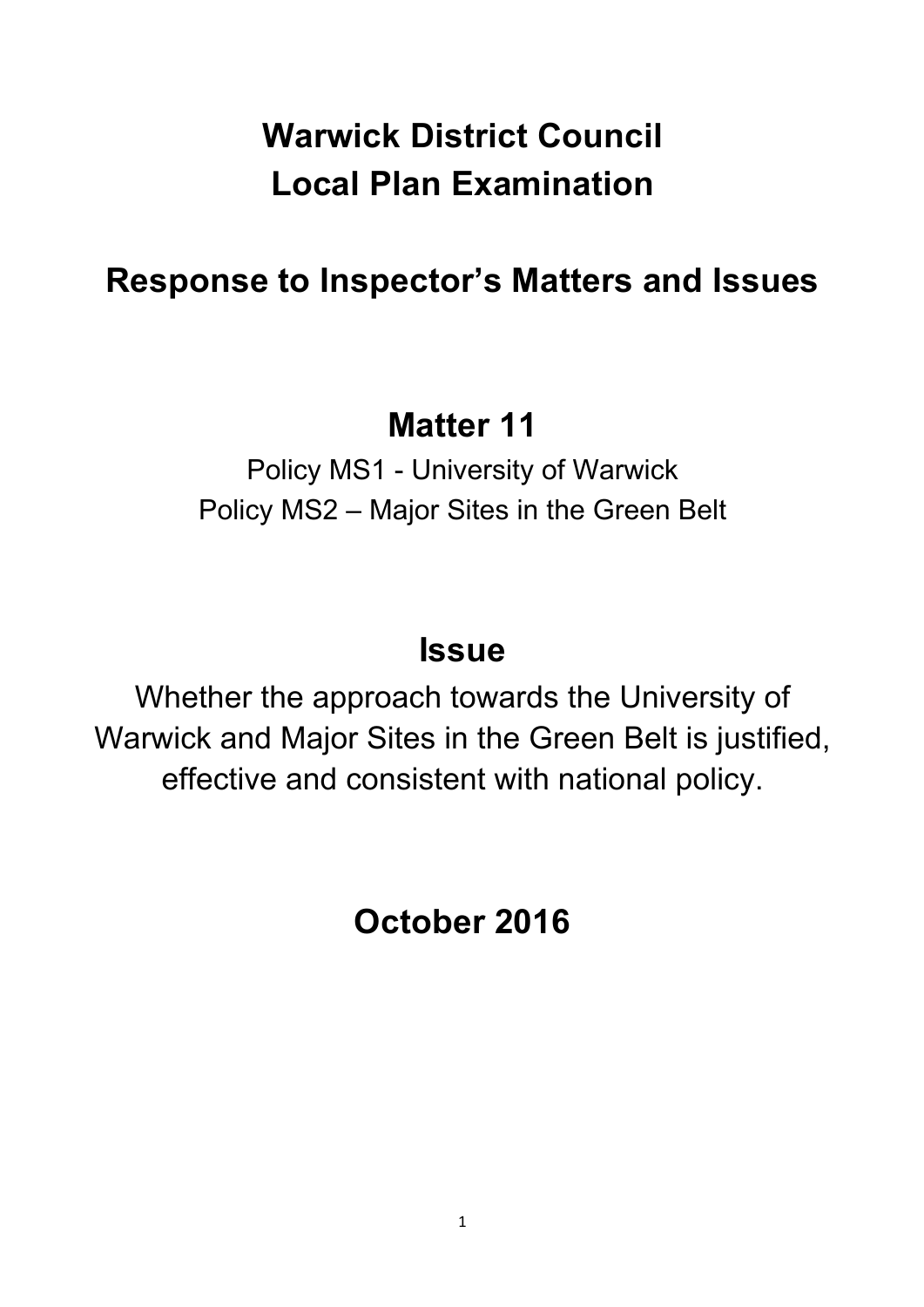## **Policy MS1**

- **1. What is the background to development on the site? To what extent is it already developed?**
- a) The University campus, which straddles the boundary between Warwick District Council and Coventry City Council, has been subject to a large number of planning applications since its inception in 1965.
- b) In 2009 a masterplan for the site was agreed (W/07/1120) which runs until 2019; a new masterplan will therefore be brought forward during the plan period. A significant amount of development within the extant masterplan has now been completed including a day nursery, halls of residence, Warwick Business School Phase 3B, Cryfield Energy Centre and a conference facility. In addition further halls of residence are currently under construction and a new sports centre has recently been granted planning permission. In total to date 51,500 sq. m has been implemented. The Masterplan proposes a total of 81,500 sq. m.
- c) The University is one of the top ranked universities in the country, and has developed strong links with industry and makes a significant economic contribution to the sub-region. It continues to have aspirational growth plans and the Council, along with Coventry City Council, will continue to work with the university through the masterplan process.
- d) Although the current masterplan runs until 2019, the University intends to bring forward a new masterplan during 2017.
- **2. What is the justification for removing the site from the Green Belt? Are there exceptional circumstances which justify altering the Green Belt?**
- a) It is proposed to remove a parcel of land from the Green Belt know as Central Campus West, which is already primarily of built character and principally houses residential accommodation for students, although the Masterplan referred to above involves some substantial nonresidential uses as well.
- b) When reviewing removal of land from the Green Belt, the site was assessed as to whether it still met the key purposes of the Green Belt. Given the significant amount of allocated development, the parcel no longer serves its principle Green Belt functions and can no longer be considered open. This is supported by the Joint Green Belt Study 2015 (LA07PM). This area falls within Parcel C19 which overall score 8 out of 20. In relation to openness the study notes "*The parcel contains buildings and sports fields associated with the University of Warwick. This represents as significant development in the Green Belt which compromises the openness of the Green Belt within the majority of the parcel*". Whilst it notes southern parts of the parcel are still predominantly open, these are outside the area which the Local Plan proposes to remove from the Green Belt. The removal of this area is therefore consistent with paragraph 85  $(2^{nd}$  bullet) of the NPPF.
- c) The importance of the University to the provision of higher education to a world-class standard and its role in the local, sub-regional and national economy provide exceptional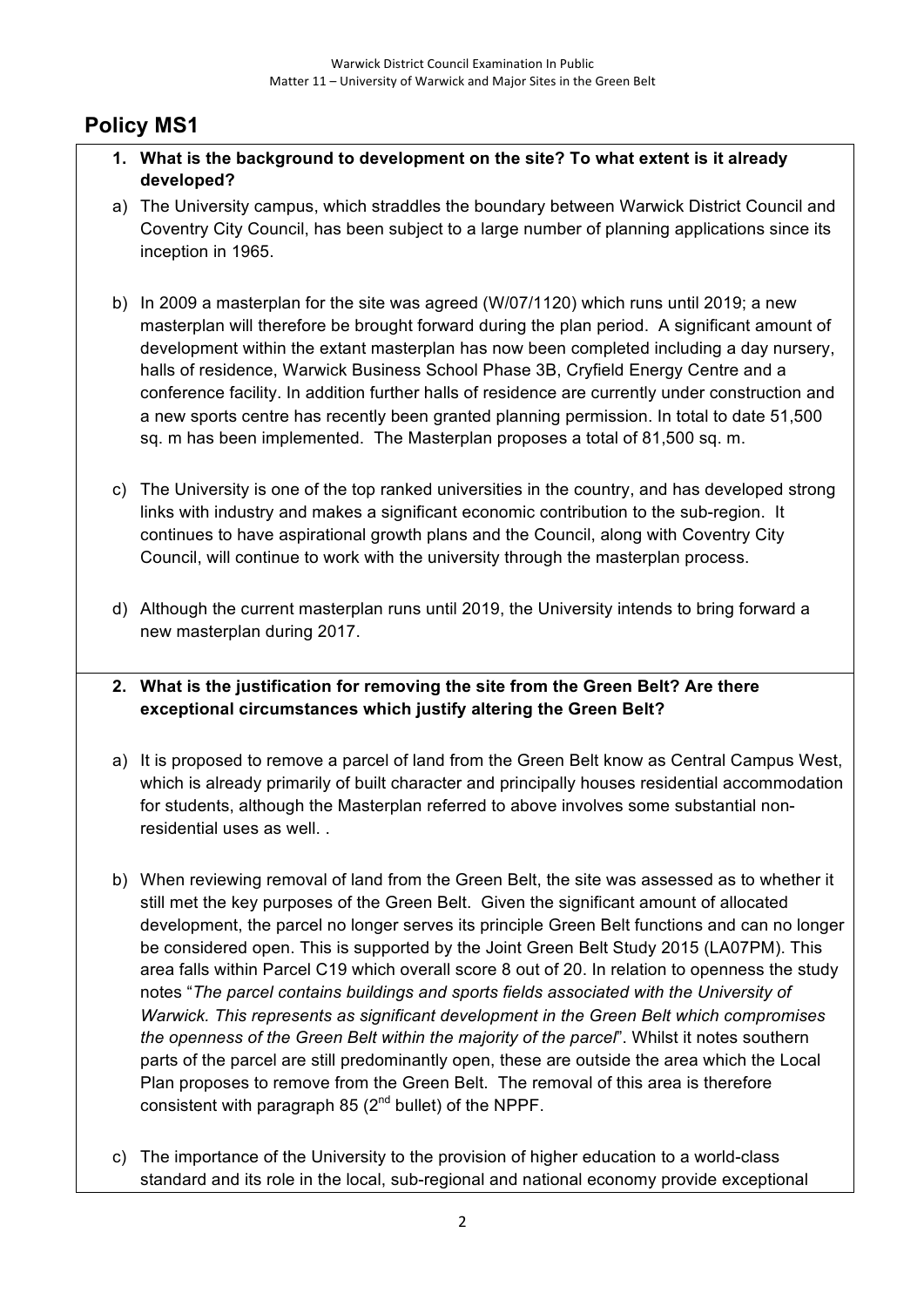circumstances for the alteration of Green Belt boundaries. The location of the University within the confirmed green Belt means that the Council feels the local plan review is an appropriate time to look at whether the boundaries surrounding it are appropriate over the longer term and whether exceptional circumstances justifying their realignment exist.

d) The Council contends that the importance of the University as an economic and educational driver of national and international standing, and the built-up character of the campus as it appears at present, provide the case for amending the current Green Belt boundary.

## **3. Is the site boundary appropriate and what is the basis for it?**

- a) The revision of the Green Belt boundary has taken into account the current developed nature of Central Campus West, and the planning permissions that have been granted on it.
- b) This is appropriate as the site is already principally developed, is sustainable, and any further development will only be able to be brought forward as part of an agreed masterplan that will fully address all matters and provide suitable mitigation.
- c) The proposed boundary encompasses the approved Masterplan boundary as this area is predominantly built up or includes land which has planning permission for further development. Specifically, the boundary generally follows natural boundaries such as hedgerows, without excessively removing land from the Green Belt. Only to the south are existing boundaries less well defined. However, in this area a boundary has been defined which encompasses developed and committed areas to the north without removing any open land to the south.
- d) The boundary is contiguous with the revised Green Belt to the west of the site relating to the proposed safeguarded land at Westwood Heath.

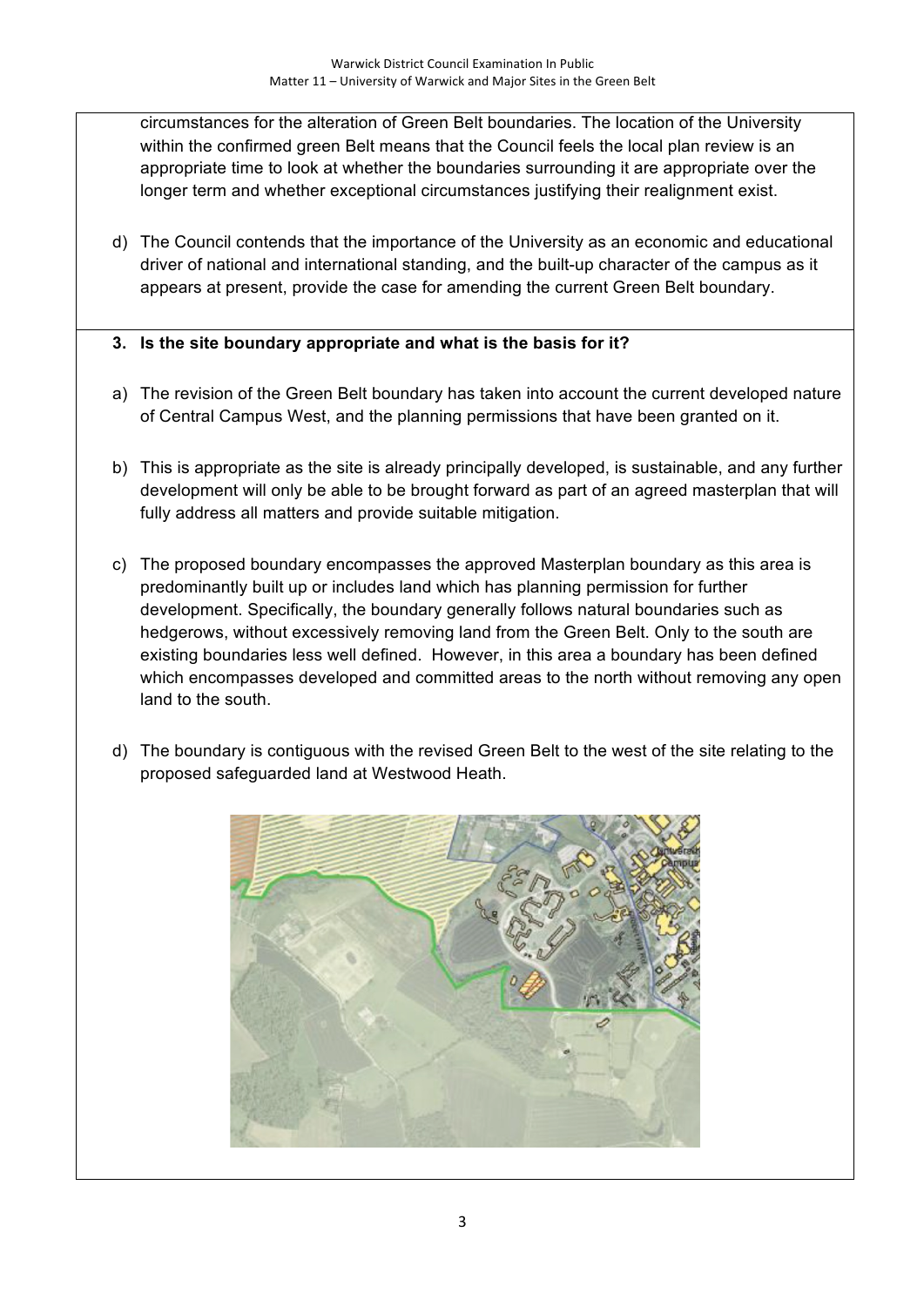## **4. What are the potential adverse impacts of further development on the site and how could these be addressed?**

- a) Further development must carefully consider and mitigate its impacts on infrastructure, neighbouring residents, Green Belt, landscape, heritage and flooding. It is not anticipated that the Masterplan proposed for 2017 will extend the boundary of the existing Masterplan. In this context it is considered likely that the impacts can be successfully mitigated, although this will need to be demonstrated in detail through the Masterplan process.
- b) A particular issue is the limited capacity on the surrounding road network, and further development will need to consider this carefully. A Statement of Common Ground between the Council, Warwickshire County Council and the University is being prepared to set out how the three organisations envisage transport capacity being addressed in the short term. It will also outline the shared aspirations of the three organisations to deliver a new link road which will have the potential to release further capacity in the highway network.

## **5. Is Policy MS1 clear enough in terms of what development may be permitted?**

- a) The policy does not specify what development may be permitted, instead referring to the extant and future masterplans as the vehicle for that detail. This is appropriate as it does not fetter the production of future masterplans by prescribing the uses that may be acceptable.
- b) Given that the Policy concerns the University of Warwick, it is expected that developments within the revised green belt boundary will be for uses associated with education.
- **6. Should the policy itself be clearer about removing land from the Green Belt?**
- a) Section 3.146 of the Policy is clear about the need to remove the land around Central Campus West from the Green Belt, and the justification for this.
- b) Policy Map 7 details this removal, showing the proposed site boundaries.
- c) Furthermore, the removal is cross referenced in Policy DS19 (2.80).

## **Policy MS2**

- **7. Should the policy be more positive / definite about the prospects of development on the specific sites concerned?**
- a) **Stoneleigh Park**
	- i) Stoneleigh Park benefits from a detailed masterplan, granted permission in November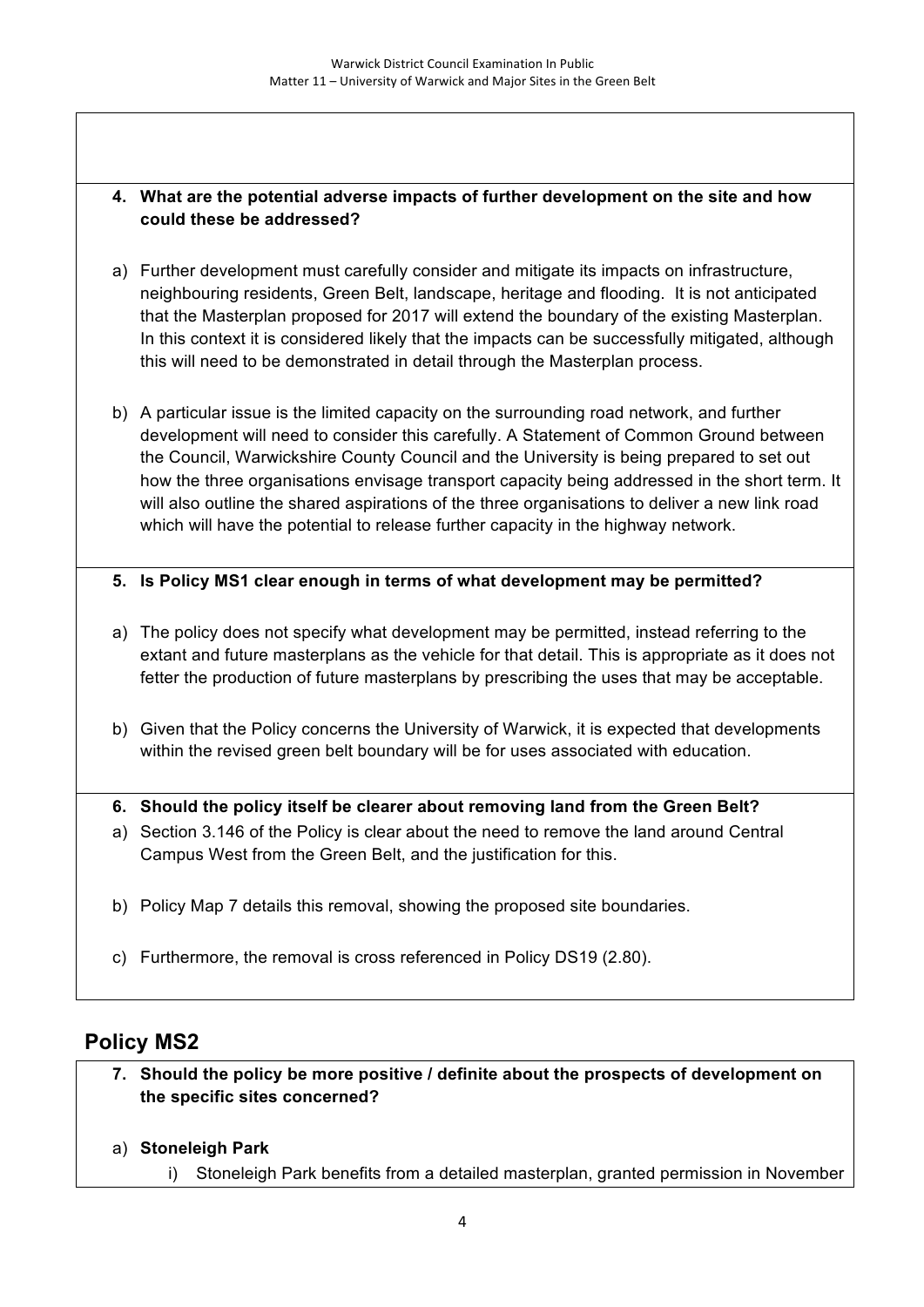2012 (W/12/0766), which included outline permission for the reuse and redevelopment of buildings, and the development equivalent to 5ha of employment land.

- ii) The current masterplan runs until 2020 and a new masterplan will therefore need to be brought forward during the Plan period. The majority of the conditions have now been discharged with some notable exceptions (highways conditions in particular) due to the uncertainty with regards to the implementation implications of HS2.
- iii) The route of HS2 cuts through the park, and a specific provision for dealing with consequent changes without revisiting the masterplan provides flexibility and a positive position for addressing this impact.
- iv) Given the sensitive nature of the site, situated in Green Belt and with two Listed Historic Parks adjacent, it is appropriate to bring forward development through a focussed and holistic masterplan that has the opportunity to reflect these circumstances in appropriate detail.

## b) **Stoneleigh Deer Park (Stoneleigh Business Park / Abbey Business Park)**

- i) Development within this site has been subject to a previously approved (W/12/0535) and modified (W/15/1614) masterplan.
- ii) The site sits within Stoneleigh Deer Park, a Grade II Historic Park, as well as within the Green Belt. Given this setting it is unlikely that further intensification of development would be appropriate.

## c) **Former Honiley Airfield**

- i) The site benefits from some 10ha of employment land allocation, approved in (W/10/0893 and W/14//1152) concentrated on the two developed areas around the track. The restriction of uses to those relating to motorsport and advanced engineering research ensures the unique and important nature of the site.
- ii) The unique nature and opportunity of the site has been recognised within MS2, specifically in Sections 3.149-3.152
- iii) The site remains within and integral to the Green Belt, contributing to its openness particularly. It is remote in nature, and does not provide a sustainable location. Further development beyond the allocated 10ha would therefore be inappropriate unless very special circumstances were to be demonstrated.

## **8. Should it be more specific about the types of development that may be acceptable?**

a) It should be noted that a minor wording change to this policy was proposed alongside the submission of the Local Plan – see LP21. This sought to reinforce the importance of these sites to the district's economy.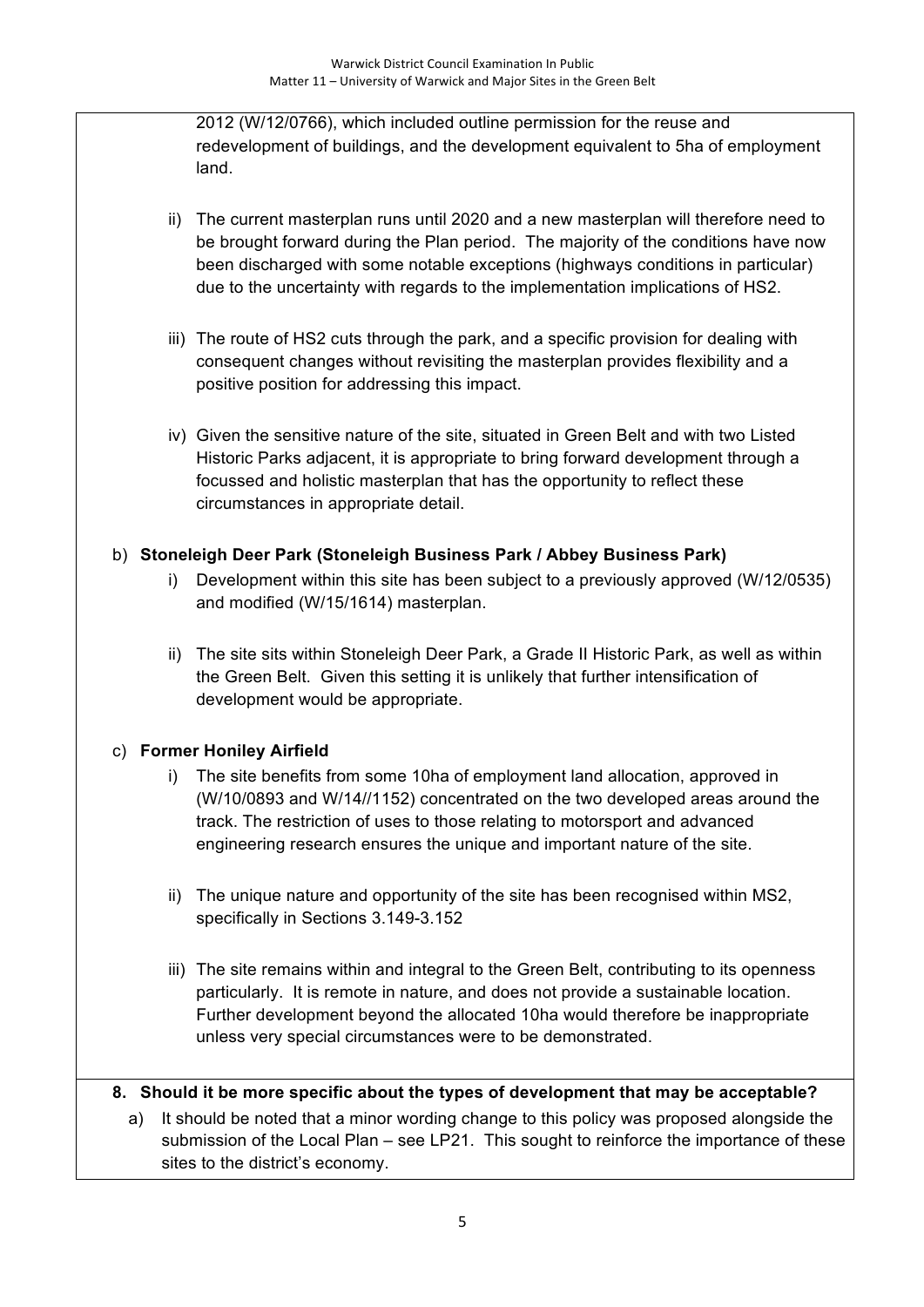## b) **Stoneleigh Park**

- i) A broad definition of acceptable uses appropriate to the site are detailed in 3.157 within Policy MS2.
- ii) Further specification should be brought forward through the masterplan process and further detailed specification within the Plan may fetter the production of a suitably flexible masterplan. In particular, the Council is keen to ensure that development in this location can justify very special circumstances. The site operators have suggested a range of potential uses that should be specifically identified in the Policy. Without detailed and specific justification through a masterplan, the Council cannot assess whether these uses constitute very special circumstances. The Council therefore contends that the approach set out in the Policy is appropriate
- iii) In the extant permission granted in November (W/12/0766) detailed specification of the types and use class of development were agreed, and remain relevant to the site for the duration of the masterplan. It can be expected that the next masterplan will be brought forward in a similar vein to provide the relevant details and specifications for acceptable development. Following discussions with the site's representatives, some minor amendments to the policy are suggested and included as Appendix 1 to this document.

## c) **Stoneleigh Deer Park**

i) Beyond the details in the agreed masterplan it is not felt appropriate to develop this site further.

## d) **Former Honiley Airfield**

i) Explanatory note 3.152 in Policy MS2 references the types of development that may be deemed suitable on the site. Its unique nature as a motorsport and vehicle test facility is important and restrictions to these and relevant ancillary activities remain in order to preserve this uniqueness.

## **9. Should the sites be removed from the Green Belt and allocated for development?**

## a) **Stoneleigh Park**

- i) It would not be appropriate to remove the site from the Green Belt as it still meets the principle Green Belt purposes. Whilst the site includes some substantial buildings, significant parts of it are predominantly open in nature. The site fall within Broad Area 3 (see LA07PM) which is important in ensuring the Green Belt as a whole still aligns with the essential characteristics set out in Paragraph 79. In this context, the site is still an important part of the Green Belt.
- ii) Given this, development in this predominantly rural location should only come forward if very special circumstances can be demonstrated. .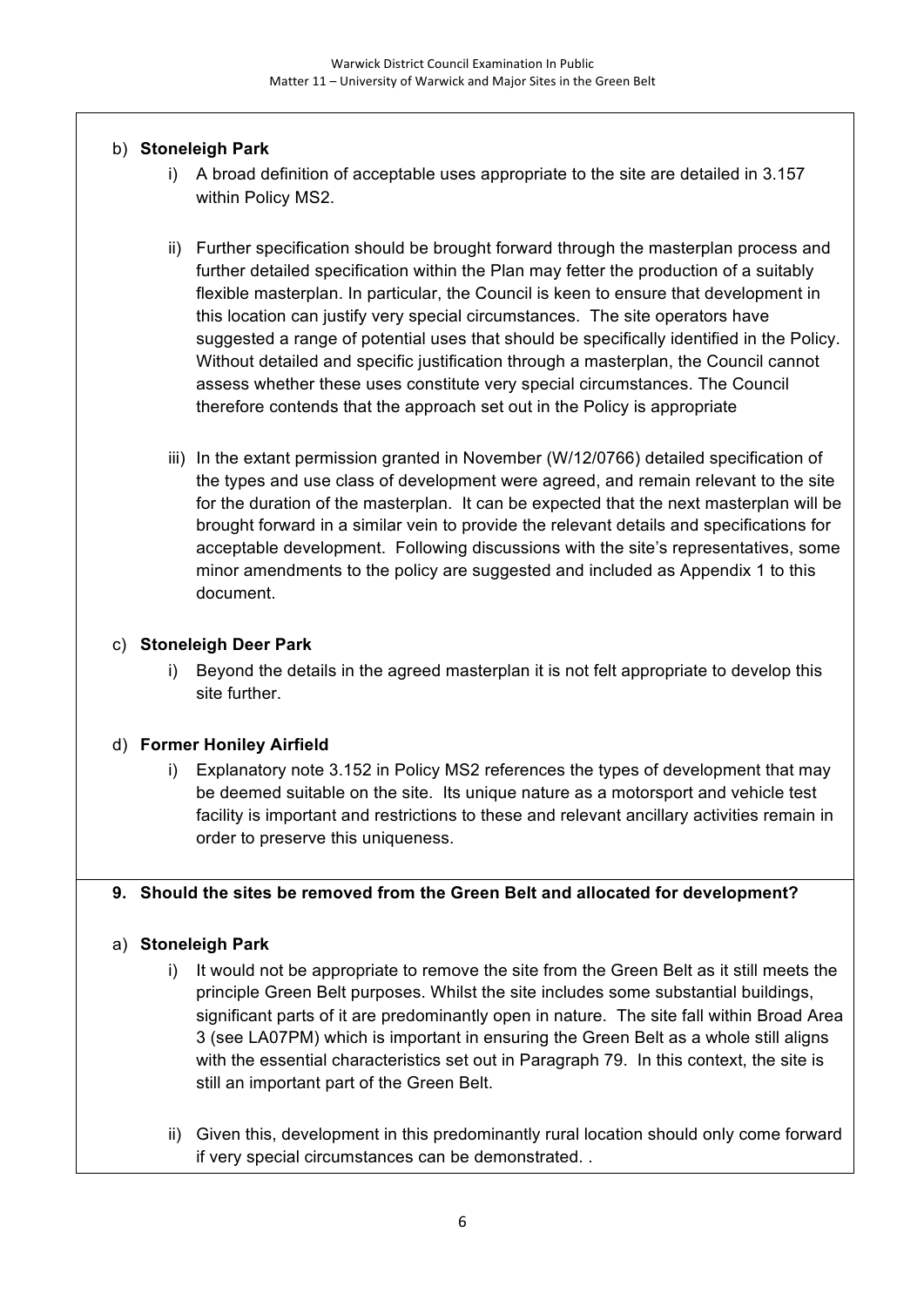#### b) **Stoneleigh Deer Park**

- i) Similar to Stoneleigh Park, it would be inappropriate to remove the site from the Green Belt as the site still meets the purposes of the Green Belt.
- ii) The site remains in an isolated rural setting, inappropriate for significant development, and is within a Grade II Historic Park.

#### c) **Former Honiley Airfield**

- i) This site also sits within well-functioning Green Belt, and openness of the site contributes to the openness of the Green Belt. This site falls within Broad Area 4 (LA)7PM) and is also adjacent to Green Belt within neighbouring Solihull.
- ii) It is in an isolated rural location where significant concentrated development above what has been already allocated would not be appropriate. In this context, development should only come forward if very special circumstances can be demonstrated.

#### **10. Is the boundary for the Former Honiley Airfield site appropriate, should the site be extended to include the test track?**

- a) The Council contends that the boundary of the site is appropriate, and covers the primary and ancillary buildings as well as development opportunities appropriate to the current usage and constraints on the site.
- b) The test track has been excluded from the boundary as its presence plays an important contributory role to the openness of the Green Belt. The Council would not therefore wish to see development within the track area.
- c) Further development, beyond the approved quantum would be inappropriate due to the site's remote and unsustainable location.

## **11. Are the potential implications of the HS2 route for the Stoneleigh Park site adequately taken into account?**

- a) The route of HS2 bisects Stoneleigh Park towards the east of the site. The implication of this to the Park and its aspirations will be addressed through the forthcoming Masterplan that the Park representatives are working on.
- b) However, specific provision is made. The Policy states that appropriate amendments may be made as a result of HS2 without the need to revise the extant Masterplan, and this is expanded upon in 3.160, which states that:

*"amendments will be accepted providing they are within the approved parameters in terms of overall floor space and uses".*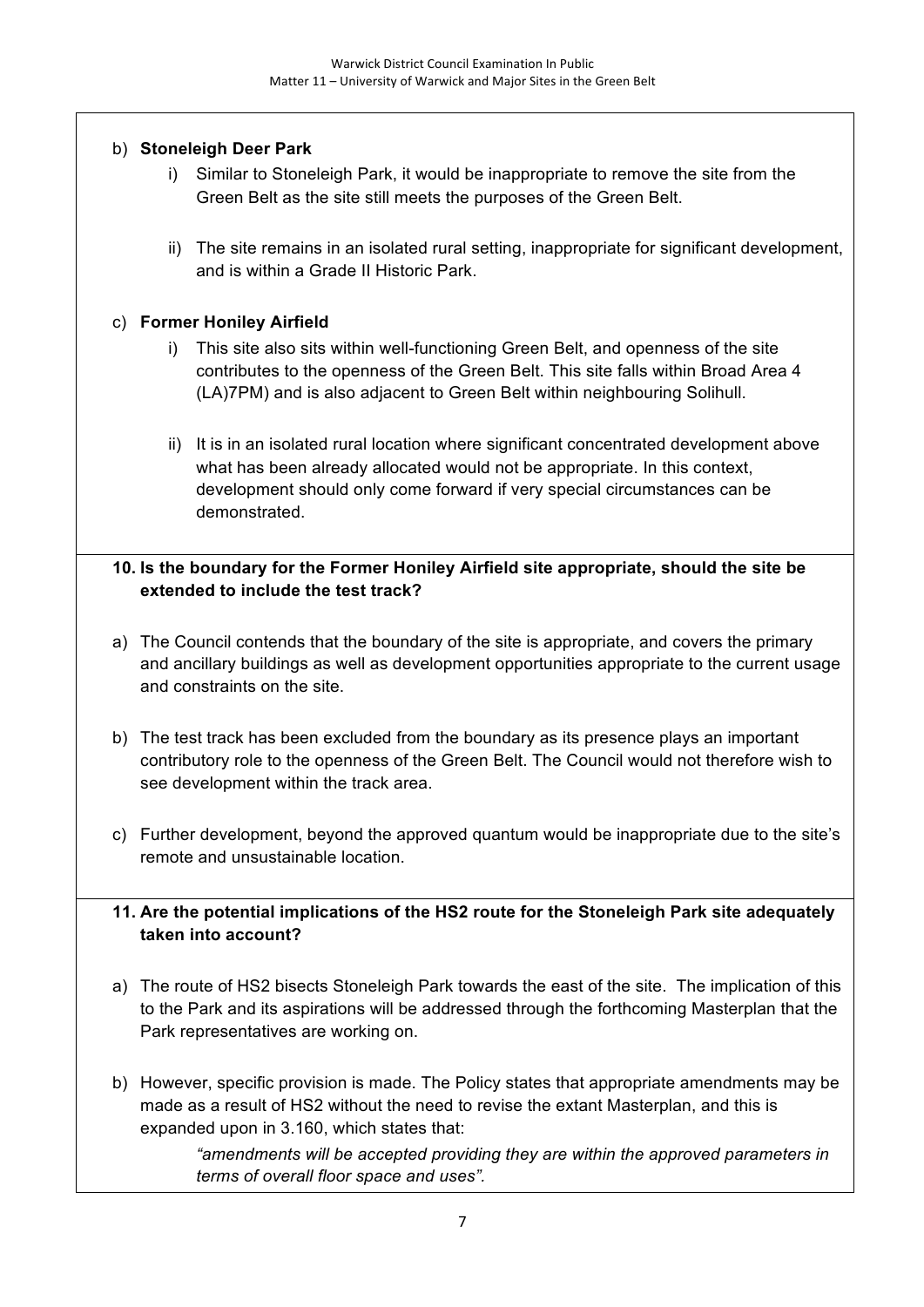- c) This allows the Park to respond more quickly to mitigate the impact of HS2 than bringing forward a revised masterplan would allow, if required.
- d) Warwick District Council has a dedicated HS2 Project Officer who remains in close contact with Stoneleigh Park representatives, and is working proactively with them on their Masterplan revisions as well as mitigation of the effects of HS2.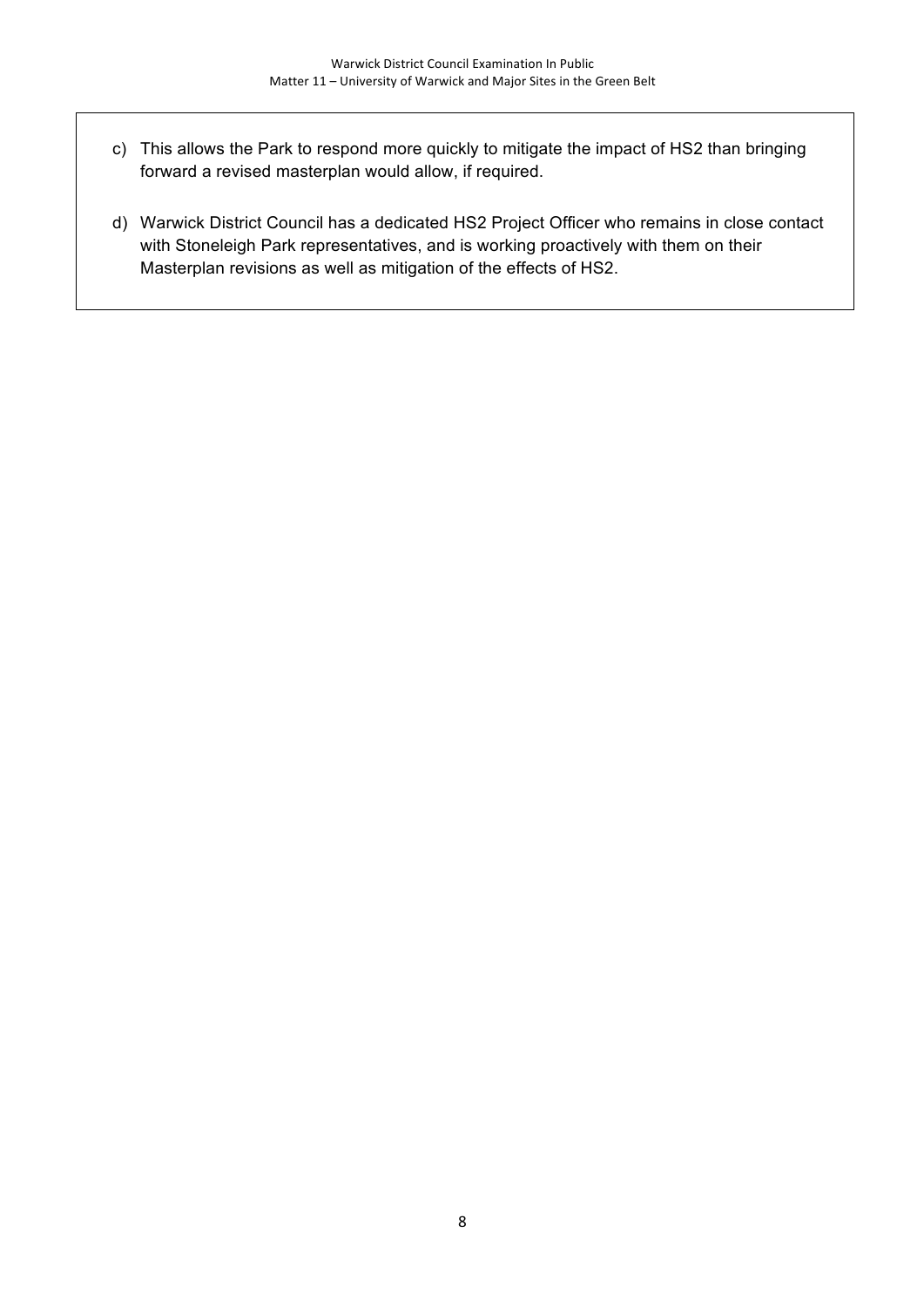#### **MS2: Major Sites in the Green Belt**

Development at existing developed sites in the Green Belt will be restricted to the limited infilling and redevelopment of previously developed land, and will be assessed in accordance with **national planning policy.**

Due to the importance of the Former Honiley Airfield, Stoneleigh Park, and Stoneleigh Deer Park to the economy and the District, there may be very special circumstances to justify further development (within the boundary identified on the Policies Map). In order to ensure that development proposals are appropriate the Council will support the

preparation of Masterplan planning applications or development briefs for the Former Honiley **Airfield, Stoneleigh Park, and Stoneleigh Deer Park which demonstrates that the openness and the purposes for including the land in the Green Belt is retained, and which complies with other** relevant policies in this Plan.

In the case of Stoneleigh Park, appropriate amendments as a result of HS2 will be supported without the need to revise the Masterplan. If, as a result of the impact of HS2, development is demonstrably required in the Green Belt, this may be considered as 'very special circumstances'.

#### **Explanation**

3.147 National planning policy allows limited infilling or partial or complete redevelopment of previously developed sites within the Green Belt whether redundant or in continuing use which would not have a greater impact on the openness of the Green Belt and the purpose of including land within it than the existing development

3.148 However the Council recognises that the sites identified in the above policy have a unique and important role in delivering the objectives of the Strategic Economic Plan and in the local and sub regional economy. It is considered that whilst these sites fulfil an important role in maintaining the openness of the Green Belt and should be retained within it there may be very special circumstances to justify further development within the boundaries identified on the policies map. These are set out in detail below.

#### **Former Honiley Airfield**

3.149 The former military airfield has been used for a variety of aeronautical and automotive uses since the 1950s and most recently for vehicle testing and research and design associated with the automotive industry. It is unique in allowing the co-location of research and development facilities together with a test track for off road testing.

3.150 The site has planning permission for the development of an advanced engineering research and development campus for the automotive and motorsport industries including the provision of a new access and roundabout taking traffic away from the existing access on Oldwich Lane East.

3.151 The site has an important role in delivering the aims of the Coventry and Warwickshire Local Enterprise Partnership  $\overline{(CWLEP)}$  in relation to the growth of advanced manufacturing particularly in the long term through the implementation of the planning permission. Funding has been agreed through the City Deal to secure the delivery of the access and traffic proposals set out in the planning permission. Further investment is proposed through the SEP to undertake a utilities upgrade to ensure the site is attractive to companies wishing to relocate.

3.152 The Council acknowledges the site's importance to the sub regional economy and is supportive of the approved proposals in the context of the unique role of the site. It is also recognised that the delivery of the planning permission may provide benefits to the wider community such as noise attenuation. In this context it is considered that significant employment generation relating to the role the site has in meeting the objectives of the LEP and proposals set out in the City Deal, may justify very special circumstances in assessing further proposals for the site. However, it is important that redevelopment of the site is carefully managed in the context of the site's sensitive rural location in the Green Belt. This is

Simon Hawley 11/10/16 15:11 **Deleted:** 

Simon Hawley 11/10/16 15:56 **Deleted:**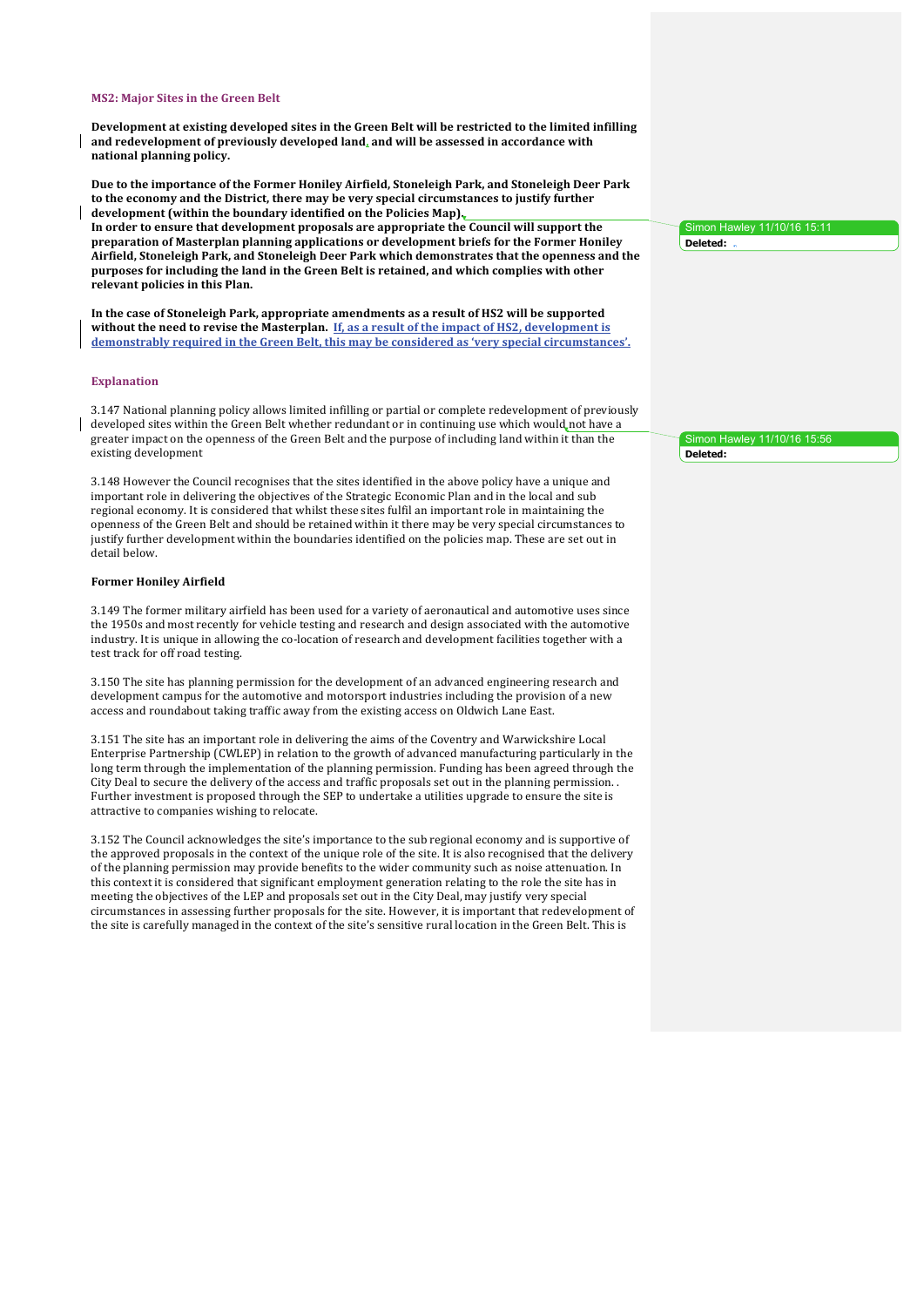particularly with regard to the sites limited access to the strategic road network and potential impact of the activities on neighbouring residential communities. It is therefore unlikely than any proposals to extend the range of uses beyond that in the planning permission which are restricted to automotive and motorsport uses would be acceptable.

3.153 In addition to the permission it is recognised that some small scale development may be necessary adjacent to the test track to assist in its operations, however the Council will ensure in assessing any proposals that the openness of the Green Belt is maintained.

3.154 The boundary identified on the proposals map reflects the approved planning unit and defines the areas the Council considers is acceptable for limited development and infilling. This recognises that some of the approved development is located on woodland rather than previously developed land.

#### **Stoneleigh Park**

3.155 Stoneleigh Park is a unique facility within the Green Belt which is home to the headquarters of the Royal Agricultural Society for England (RASE) and a number of other agricultural and countryside organisations. The park hosts a wide range of shows and events showcasing rural activities and businesses from across the country and as such is an established part of the rural economy both locally and nationally.

3.156 A long term Masterplan for the park has been set out to develop the site as a rural innovation science park with an emphasis on sustainability, the environment, agriculture, equine activities, forestry, and rural businesses. Outline planning permission was granted in November 2012 for the redevelopment and reuse of buildings at Stoneleigh Park  $\sqrt{\frac{m}{n}}$  The masterplan planning permission time expires in November 2020. The Council will support the preparation of a new masterplan planning permission to guide the development of Stoneleigh Park for the latter part of the plan period It is intended that the site will evolve into a national hub for rural and sustainability research and equine activities, providing the opportunity for the clustering of businesses relating to these activities.

3.157 It is recognised that the delivery of the long term plan is therefore likely to bring significant economic benefits for the local area. The Council supports the unique role of the Park and the delivery of the Masterplan to secure its long term future. A wider range of uses have been permitted on the site than previously allowed to assist this. It is considered that uses associated with rural innovation and equine activities necessary as part of enhancing the parks status as a rural business park may justify very special circumstances in the future. Some ancillary uses may also be reasonable as part of bringing forward the wider development of the site as a centre for rural excellence.

 $3.158$  It is accepted that there may be a need to revisit this Masterplan in the future during the plan period. It is important that future development is carefully planned and guided in the context of the Parks sensitive location in the Green Belt, adjacent to two Listed Historic Parks, and its relationship to the village of Stoneleigh. The land at Stoneleigh Park continues to fulfil an important function in maintaining the openness of the Green Belt. Therefore any future updates to the Masterplan will need to be assessed in terms of the proposed intensity of development and mix of uses.

3.159 It is recognised that some of the land proposed for development through the Masterplan does not fall under the definition of previously developed land. This policy therefore defines the boundary, in line with the planning permission, which reflects the area the Council believes is appropriate for redevelopment of the Park.

3.160 It is recognised that the need to safeguard land for HS2 (policy NE6) may impact on the delivery of the Masterplan. Amendments to the existing Masterplan as a result of HS2 will be accepted providing they are within the approved parameters in terms of overall floor space and uses.

#### **Stoneleigh Business Park**

3.161 Now the site of Abbey Business Park it has been used for a range of uses over the years including a Military hospital during the Second World War. It lies within Stoneleigh Deer Park which is designated as a Grade II Historic Park. 3.162 Since outline planning permission was granted for an office Masterplan in

#### David Butler 18/10/16 10:28 **Deleted:** to realise this Masterplan over the next 15 year period Hooper, Colin 12/10/16 09:02 **Deleted:** . Simon Hawley 11/10/16 17:34 **Deleted:** .